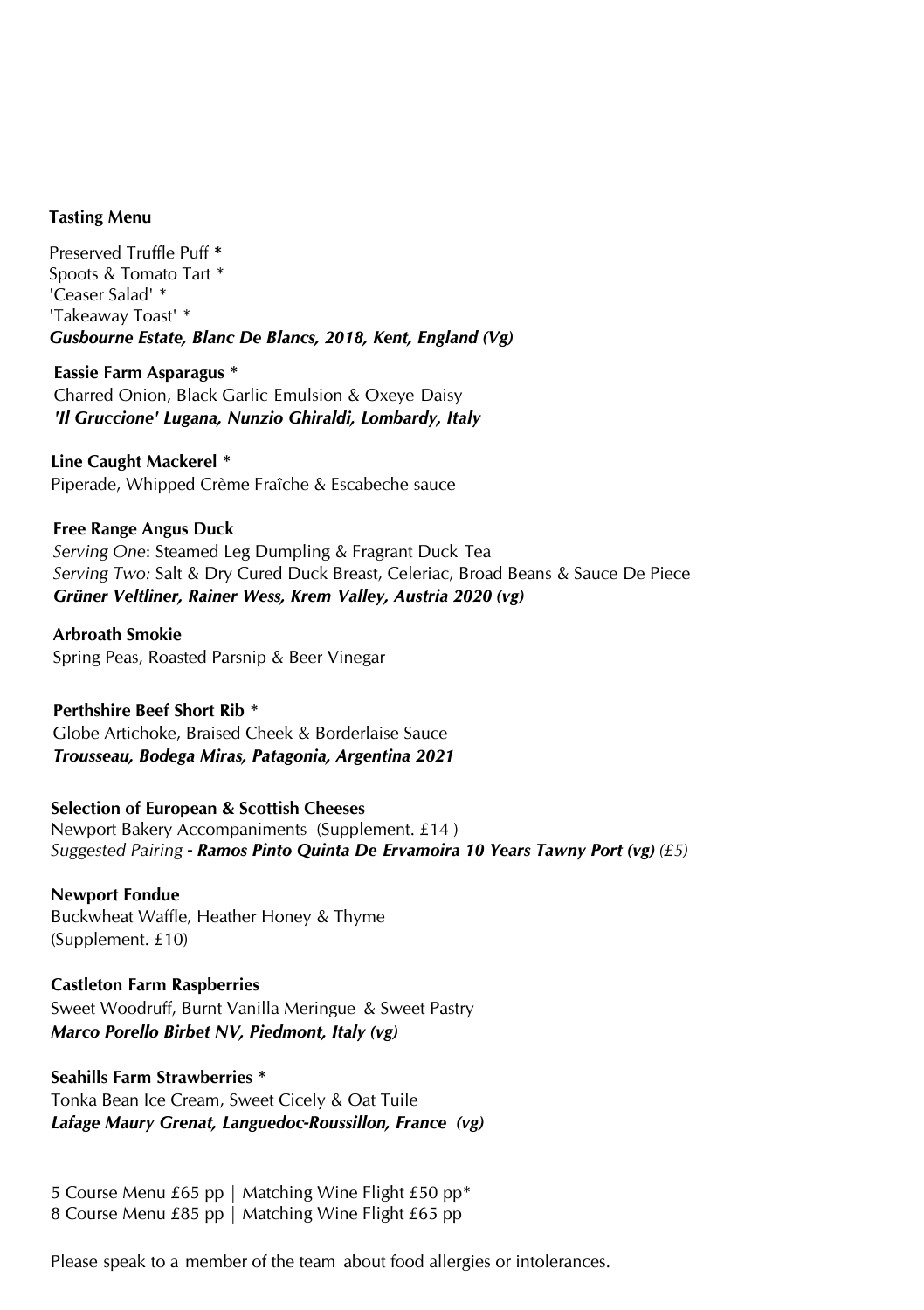#### **Vegetarian Tasting Menu**

Preserved Truffle Puff \* Tomato Tart \* 'Ceaser Salad' \* 'Takeaway Toast' \* *Gusbourne Estate, Brut Reserve 2018, Kent,England (Vg)*

**Eassie Farm Asparagus \*** Charred Onion, Black Garlic Emulsion & Oxeye Daisy *Riesling 'Aromathèque', Domaine Schwach, Alsace, France 2019*

**BBQ Sand Carrot \*** Nasturtium, Radish & Smoked Butter Sauce

# **Roasted Celeriac**

Serving One: Warm Broth, Fine Herbs & Char Sui Bun Serving Two: Broad Beans, Forage Mushrooms & Celeriac Spelt *Grüner Veltliner, Rainer Wess, Krem Valley, Austria 2020 (Vg)*

**Pittormie Courgette** House-made Ricotta, Linseed & Sorrel Emulsion

#### **Pressing Of Peace Hill Farm Parsnip\***

Confit Onion, Wild Garlic, Cauliflower & Roots Glaze *Trousseau, Bodega Miras, Patagonia, Argentina 2021* 

## **Selection of European & Scottish Cheeses**

Newport Bakery Accompaniments (Supplement. £14 ) *Suggested Pairing - Ramos Pinto Quinta De Ervamoira 10 Years Tawny Port (Vg) (£5)*

# **Newport Fondue**

Buckwheat Waffle, Heather Honey & Thyme (Supplement. £10)

**Castleton Farm Raspberries**

Sweet Woodruff, Burnt Vanilla Meringue & Sweet Pastry *Marco Porello Birbet NV, Piedmont, Italy* 

# **Seahills Farm Strawberries \***

Tonka Bean Ice Cream, Sweet Cicely & Oat Tuile *Lafage Maury Grenat, Languedoc-Roussillon, France (Vg)*

5 Course Menu £65 pp | Matching Wine Flight £50 pp\* 8 Course Menu £85 pp | Matching Wine Flight £65 pp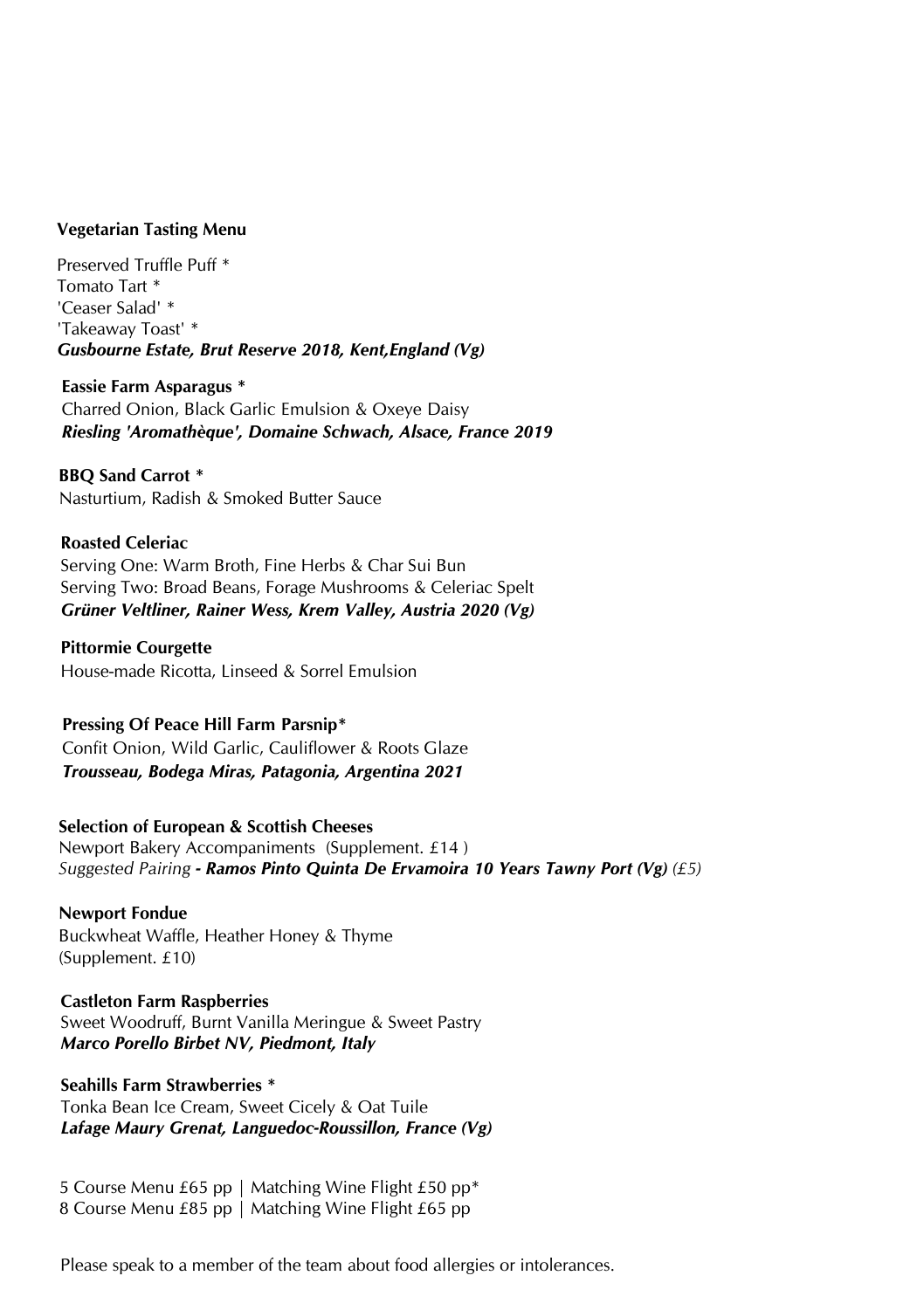#### **Vegan Tasting Menu**

Preserved Truffle Puff \* Tomato Tart \* 'Ceaser Salad' \* 'Takeaway Toast' \* *Gusbourne Estate, Brut Reserve 2018, Kent,England (Vg)*

**Eassie Farm Asparagus \*** Charred Onion, Black Garlic Emulsion & Oxeye Daisy *Riesling 'Aromathèque', Domaine Schwach, Alsace, France 2019*

**BBQ Sand Carrot\*** Nasturtium, Radish & Smoked Sauce

#### **Roasted Celeriac**

Serving One: Warm Broth, Fine Herbs & Char Sui Bun Serving Two: Broad Beans, Forage Mushrooms & Celeriac Spelt *Grüner Veltliner, Rainer Wess, Krem Valley, Austria 2020 (Vg)*

**Pittormie Courgette** Linseed, Sorrel Emulsion & Courgette Velouté

#### **Pressing Of Peace Hill Farm Parsnip\***

Confit Onion, Wild Garlic, Cauliflower & Roots Glaze *Trousseau, Bodega Miras, Patagonia, Argentina 2021*

**Castleton Farm Raspberries**

Sweet Woodruff, Burnt Vanilla Meringue & Sweet Pastry *Marco Porello Birbet NV, Piedmont, Italy (Vg)*

**Seahills Farm Strawberries \*** Tonka Bean Ice Cream, Sweet Cicely & Oat Tuile *Lafage Maury Grenat, Languedoc-Roussillon, France (Vg)*

5 Course Menu £65 pp | Matching Wine Flight £50 pp\* 8 Course Menu £85 pp | Matching Wine Flight £65 pp